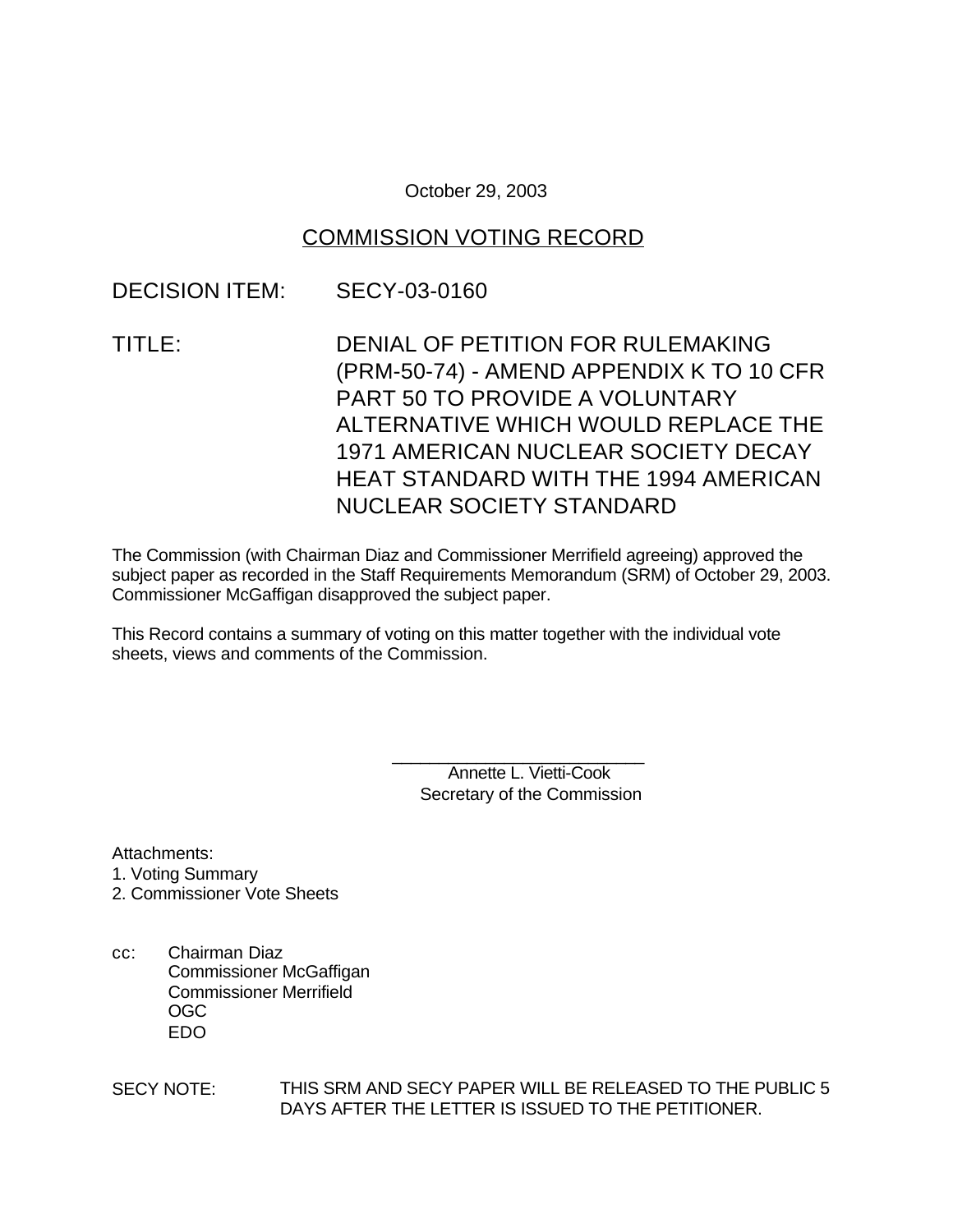## VOTING SUMMARY - SECY-03-0160

## RECORDED VOTES

 NOT APRVD DISAPRVD ABSTAIN PARTICIP COMMENTS DATE

| CHRM. DIAZ         | X. |    | X —                       | 10/14/03 |
|--------------------|----|----|---------------------------|----------|
| COMR. McGAFFIGAN   |    | X. | X —                       | 10/3/03  |
| COMR. MERRIFIELD X |    |    | $\boldsymbol{\mathsf{X}}$ | 10/15/03 |

### COMMENT RESOLUTION

In their vote sheets, Chairman Diaz and Commissioner Merrifield approved the staff's recommendation and provided some additional comments. Commissioner McGaffigan disapproved the staff's recommendation. Subsequently, the comments of the Commission were incorporated into the guidance to staff as reflected in the SRM issued on October 29, 2003.

SECY NOTE: THIS SRM AND SECY PAPER WILL BE RELEASED TO THE PUBLIC 5 DAYS AFTER THE LETTER IS ISSUED TO THE PETITIONER.

PDR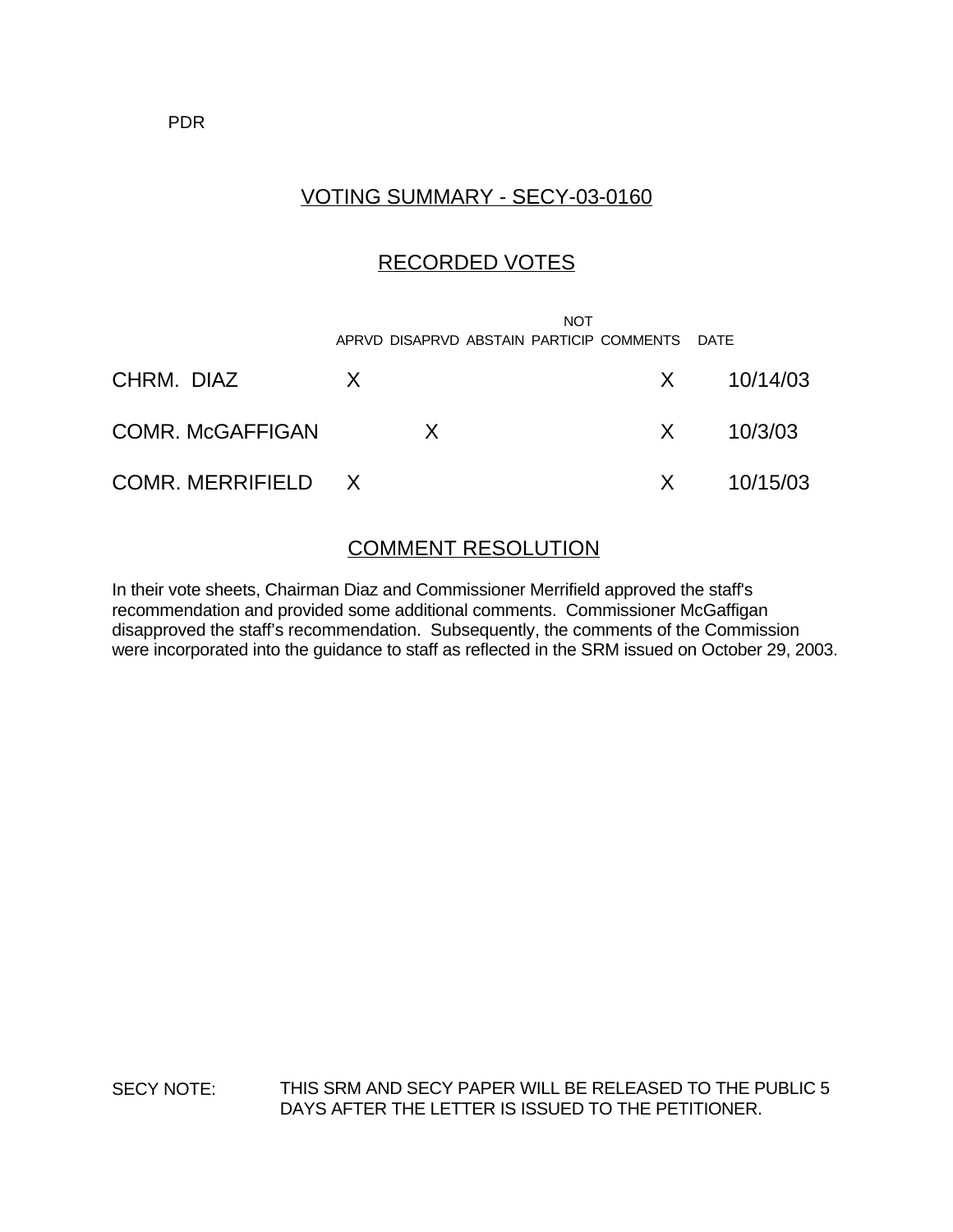#### **Commissioner Comments on SECY-03-0160**

#### Chairman Diaz

I approve the decision to deny the petition on the Appendix K decay heat. In March 2003, I voted in favor of approving the petition since, at that time, it appeared to be an expedient means of updating and removing unnecessary conservatism from certain aspects of the 50.46 requirements. However, at this time I believe that denying the petition and encouraging the use of the realistic LOCA alternative, which is already available in the regulations, is a more desirable and practical approach. The realistic LOCA approach provides an integral and systematic approach to addressing 50.46 conservatism, and provides a logical step towards a risk-informed set of LOCA requirements.

I do not support the concerns expressed in the Commission paper relating to "phenomena that are now known to contribute non-conservatism to the Appendix K evaluation models." I see them as second order effects and I have no doubt that an appropriate level of conservatism in the Appendix K requirements would remain even with a modified requirement in the area of the decay heat curve. Therefore, the basis for the denial needs to be modified to indicate that it is based on the availability of a more desirable alternative, that is, the use of the 50.46 realistic model alternative. As indicated in the Commission paper (SECY-03-0160), the staff should continue to resolve any potential concerns with evaluation model conservatism "independently from the current 10 CFR 50.46 rulemaking efforts."

#### Commissioner McGaffigan

I disapprove the staff's proposal to deny the petition for rulemaking (PRM-50-74) submitted by the Nuclear Energy Institute ("Petitioner") regarding the decay heat standard used in 10 CFR Part 50, Appendix K, "ECCS Evaluation Models."

As I stated in my comments on SECY-02-0057, I supported the staff's proposal in that SECY to provide a voluntary alternative to Appendix K which would replace the 1971 American Nuclear Society (ANS) decay heat standard with the 1994 ANS standard. There is so much overall conservatism in Appendix K that the fact that there may also be some non-conservatism elsewhere should not prevent this modest change. As I also noted in my previous vote, the NRC modified Appendix K a couple of years ago to take into account the more accurate flowmeter technology available today (which has in turn allowed numerous small power up-rates to go forward). So we have updated Appendix K when it was appropriate to do so. Additionally, the original staff recommendation was supported by the ACRS. The reasoning behind ACRS's support for this small, focused change was well laid out in their letter to the Commission, dated July 25, 2001.

Accordingly, I support the Petitioner's proposal to allow applicants to take credit and improve their calculations based on the newer ANS standard, which reflects more than twenty years of additional data and experience. The staff should revise the Federal Register notice and associated documents consistent with the granting of the petition, and begin the formal

#### SECY NOTE: THIS SRM AND SECY PAPER WILL BE RELEASED TO THE PUBLIC 5 DAYS AFTER THE LETTER IS ISSUED TO THE PETITIONER.